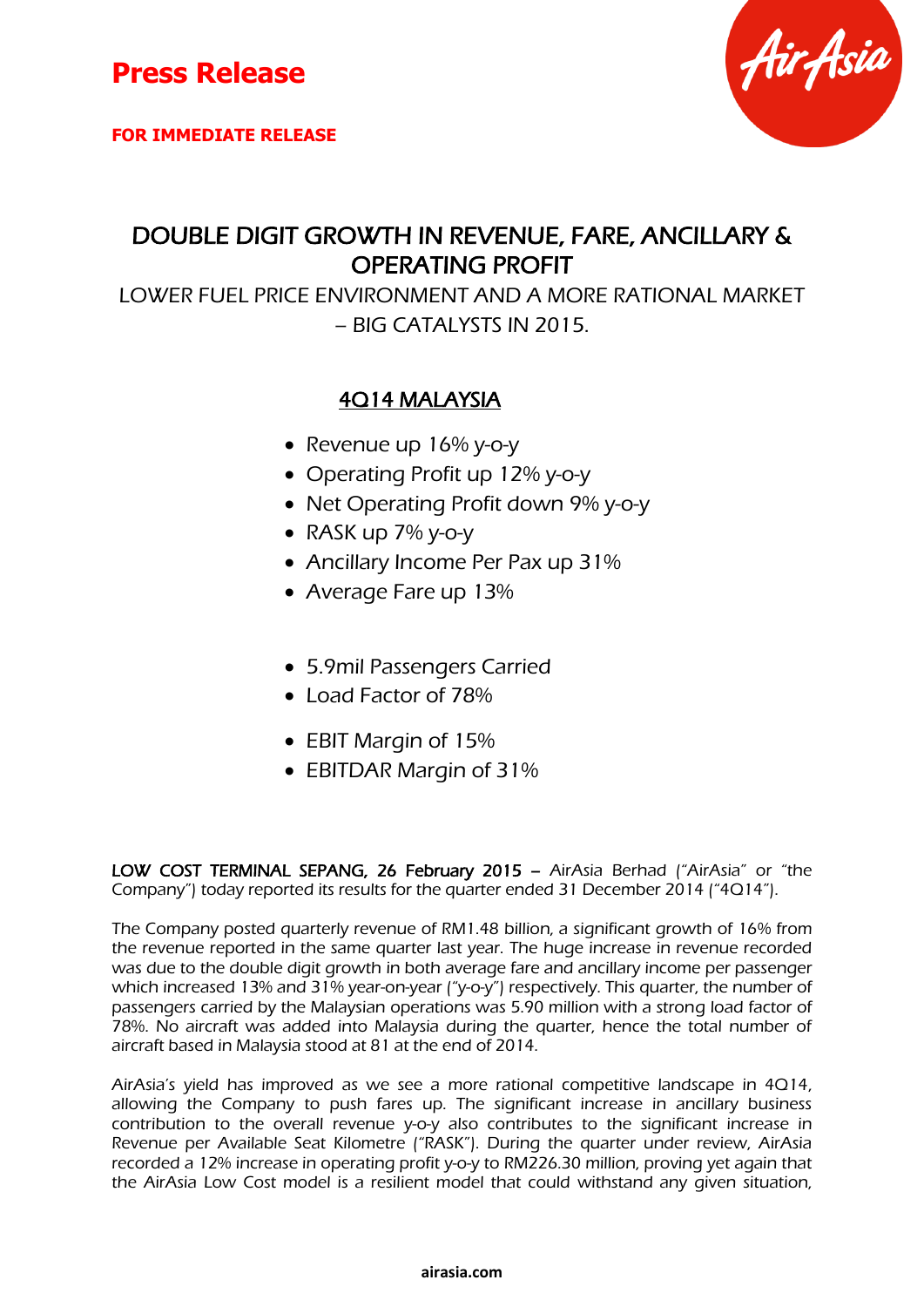

#### **FOR IMMEDIATE RELEASE**

especially the ones faced in 2014. This quarter also saw the Company's affiliate Thai AirAsia ("TAA") started to contribute back positively to the Company after two consecutive quarters of losses due to the political situation in Thailand. Despite the difficult operating environment, the Management has decided to pay out bonus to all staff in 4Q14 and the Company was still able to register 12% higher operating profit of RM226.30 million with EBIT margin of 15%. Net operating profit was down 9% y-o-y at RM109.80 million due to higher finance costs relating to bank borrowings as the Company took in more aircraft and financing of the new AirAsia headquarters at klia2.

The adverse movement in the exchange rate which has gone up by 7% y-o-y resulted in unrealised forex losses on USD denominated borrowings that are translated at the closing rate of each reporting date. This however does not represent the financial performance of the business but is only an accounting entry. Coupled with higher taxation amount recorded y-o-y, AirAsia's Loss After Tax stood at RM428.51 million.

AirAsia Berhad CEO, Aireen Omar highlighted, "In the last quarter of 2014 we have been seeing competitors acting more rational and driving fares up, allowing us to do the same. Our revenue, measured in terms of RASK, was reported at 15.95 sen which saw an increase of 7% y-o-y from 14.88 sen. I am happy to say that our average fare is up 13% in 4Q14 to RM171 which indicates a more rational market and that demand is recovering, which was initially impacted by the aviation incidents and kidnapping cases in Sabah. Ancillary has also performed very well compared to the year before with 31% increase. These prove yet again that unlike other airlines, AirAsia has a robust and innovative model that could survive any given situation."

She added, "Baggage and assigned seat products remain to be the biggest contributors to the ancillary revenue. However, this year we are seeing a huge growth coming from our Fly-Thru product, a service that allows passengers to connect from one flight to another seamlessly for a connecting fee. The move to the new klia2 airport and the bigger facility allowed us to open up more city pairings. In 2014 alone, AirAsia Group recorded 1.52 million Fly-Thru passengers, an increase of 90% y-o-y. Out of those, 90% of the passengers were recorded in the Kuala Lumpur hub while the rest were from the other Fly-Thru hubs namely Bangkok, Jakarta and Bali."

The Company's cost, measured in terms of Cost per Available Seat Kilometre ("CASK") was reported at 13.51 sen, up 9% y-o-y mainly due to the increase in depreciation cost with additional aircraft added in AirAsia Berhad's book, higher landing cost as MAHB increased landing charges by 9% in 2014 coupled with higher dollar-denominated international route charges. Staff costs also increased by 20% as the Management decided to pay out bonus to staff for all the hard work despite a challenging year. Aireen said, "As the Company continues to grow, it is important for us to keep our focus and be discipline in maintaining a lean operation without compromising on safety. So many big things happened in 2014 and one being the move from our old airport LCCT to the new klia2. Along with the move, a number of restructuring had to be made to our operations which indirectly impacting costs in many areas. Following these, 2015 for me will be a year of 'cleaning-up' where I will be focussing on making sure that the Company improves its efficiency, manages its resources well, drives revenue up and be discipline in maintaining our low cost model to take advantage of a better competitive environment and lower fuel price. 2014 was a challenging year hence we are even more driven in performing better this year."

Aireen added, "I would like to reiterate that operating profit is the right number to look at when measuring a Company's true performance. Other entry below the operating profit line including the effect on the Company's USD denominated borrowings are due to the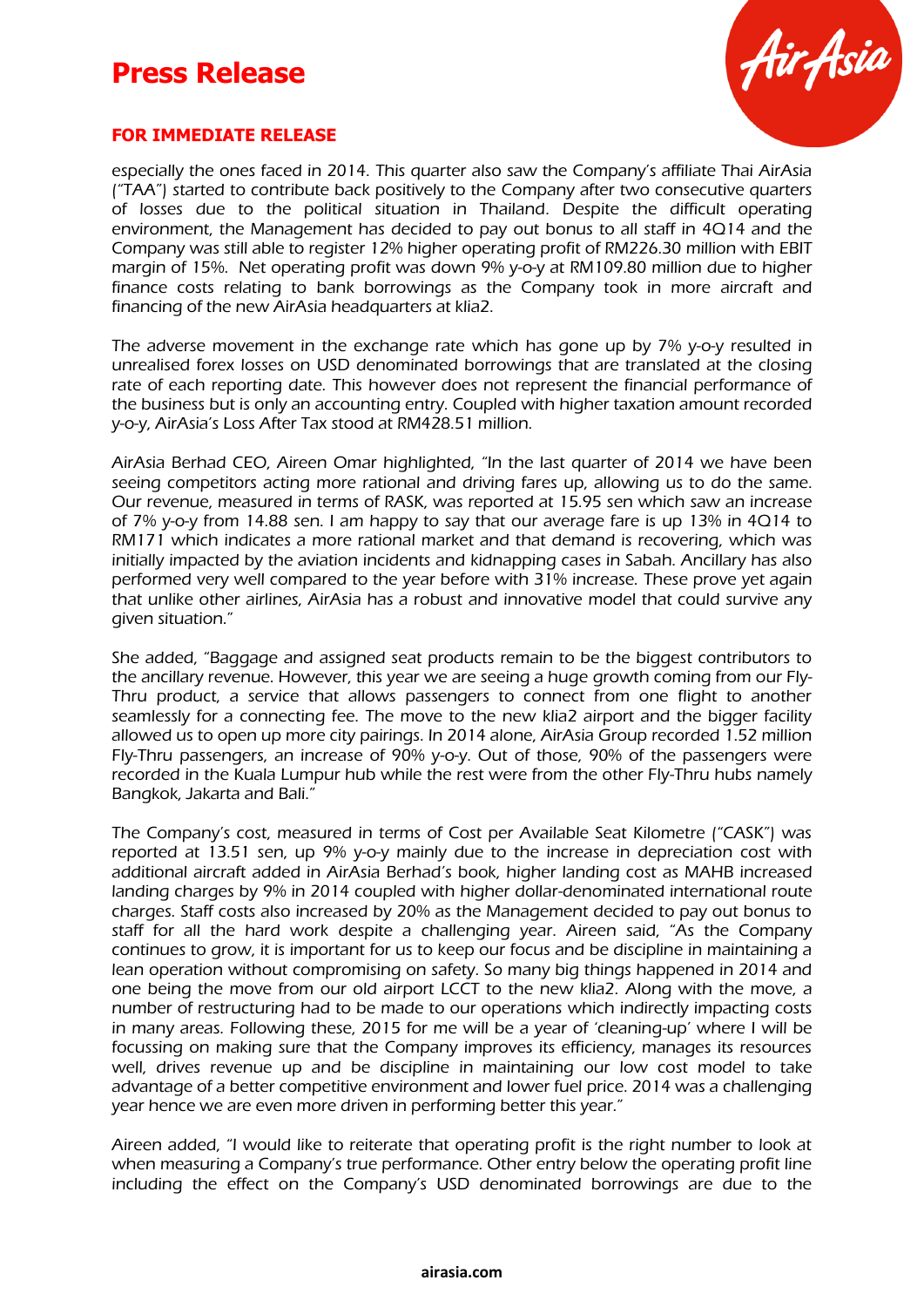

#### **FOR IMMEDIATE RELEASE**

changes in the closing forex y-o-y which are just accounting entry and does not represent the financial performance of the business. This is especially true for airline companies like us which holds most of its borrowings relating to the aircraft in USD. Accounting standards seems to be unfair towards a company like us that owns around 88% of its aircraft,"

Thai AirAsia ("TAA") posted revenue of THB7.88 billion in 4Q14, a big increase of 21% from the same period last year. This quarter saw the associate recorded an operating profit of THB855.50 million, up 93% y-o-y which led to an impressive 88% y-o-y increase in profit after tax at THB799.72 million. AirAsia Group CEO Tony Fernandes commenting on TAA's performance, "As promised, after a couple of challenging quarters due to the political situation in Thailand, TAA rebounded on a high note, almost doubling its operating profit and profit after tax from the year before. The increase in revenue was on the back of a 16% increase in the number of passengers carried in 4Q14 with a 6% y-o-y improvement in average fare at THB1,941, aided by the improved demand from China due to the visa relaxation ruling for Chinese tourists. Load factor was also strong at 79%. The commendable performance in operating profit was also attributed to the lower cost incurred by the associate as CASK was reported at THB1.60, 5% lower y-o-y whilst CASK ex-fuel registered a 6% drop to THB0.88."

Indonesia AirAsia ("IAA") posted y-o-y increase of 11% in revenue to IDR1,731.63 billion on the back of 26% y-o-y increase in average fare to IDR723,499 and 16% increase in ancillary revenue per pax at IDR180,467. This quarter, IAA recorded an operating profit of IDR23.39 billion, a big turnaround from the operating loss IDR369.09 billion recorded during the same period last year, allowing the associate to register a much narrower loss after tax this quarter at IDR63.41 billion, an improvement of 85% y-o-y. Tony highlighted, "IAA is on a good turnaround track, allowing them to register an operating profit – a big improvement from the year before. The route rationalisation exercise where non-profitable routes were cut-off proved to be working but it will take time for the associate to recover from the impact of the recent tragedy and the weak Rupiah. Nevertheless, demand is improving and in 4Q14, IAA was able to push its average fare up by 26%, recording a 25% increase in RASK to IDR597.85. In terms of cost, IAA's CASK stood at IDR589.78, flat y-o-y whilst CASK-ex fuel rose just 3% to IDR331.20."

On Philippines' AirAsia's ("PAA"), Tony said, "PAA is turning around quite well as we are seeing increase in yield and losses narrowing quite substantially. The move to Terminal 3 was a game-changer as we saw demand increasing allowing the associate to push up its load factor by 8 ppt to 72% in 4Q14. The cost-cutting measures proved to be on track as well as we saw a 24% drop in CASK for PAA this quarter. The affiliate will continue to focus on leisure destinations such as Puerto Princessa and more capacity will be added into Kalibo and Cebu."

Talking about AirAsia India's ("AAI") second full quarter performance, Tony said, "For a new airline, the AirAsia brand is strong in India and the load factor of 80% recorded in 4Q14 speaks for itself. Looking at the growth potential there, an additional aircraft was added in India during the reported quarter hence it ended the year with a total of 3 aircraft. Though the associate, due to the local regulations, is only allowed to operate domestic routes in its first five years of operations, AAI has the advantage of getting traffic feed from MAA and TAA which also flies in to AAI's hub in Bangalore. This differentiates AAI from its competitors."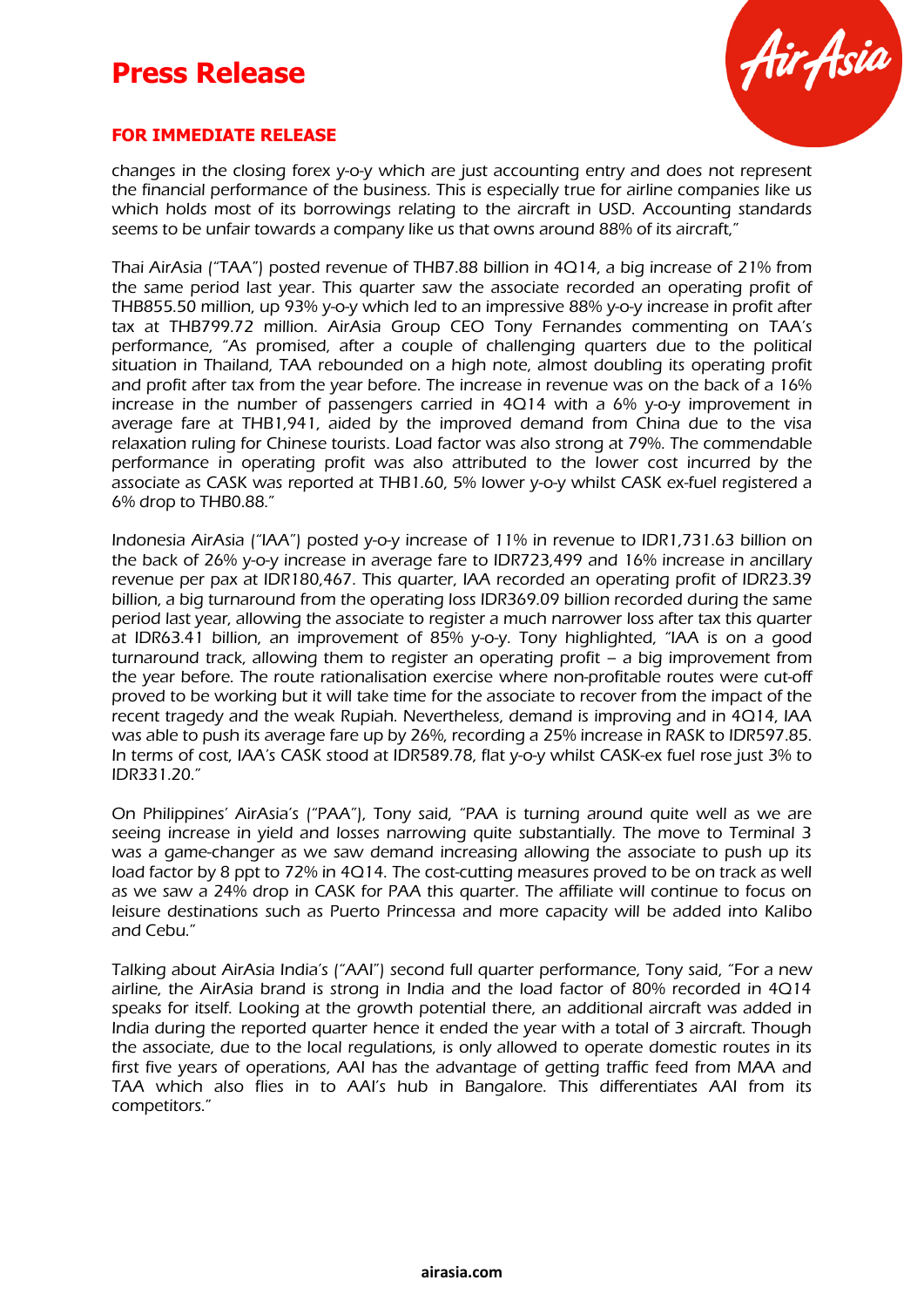### **FOR IMMEDIATE RELEASE**



#### **Outlook**

Commenting on the Company's outlook, Tony said, "2014 was indeed a tough year for AirAsia Group. We faced so many challenges from the move to klia2, the high fuel price, irrational competition, weakening regional currencies, the political situation in Thailand, floods in certain areas, kidnapping cases in East Malaysia to the devastating aviation tragedies. But over the years since inception, we have proven time and time again that AirAsia, through its resilient and robust model, driven by passionate and determined Allstars, is able to overcome these challenges and come out stronger - 2015 will be that year."

He added, "We have seen the competition becoming more rational in the second half of 2014. After five consecutive negative year-on-year average fare performance, starting from 3Q14 we have seen the curve bottomed in and moved back in the positive side in 4Q14, allowing us to record a good double-digit growth in average fare of 13% y-o-y to RM171. This trend is continuing into 2015, and coupled with the low fuel price, the Company has decided to remove its fuel surcharge to push demand up further."

"Adding on to this, AirAsia is a big beneficiary of the low fuel price as fuel accounts to around 50% of the Company's total cost. Taking advantage of this, we have decided to hedge a bit more than usual. For the whole of 2015, AirAsia Group has hedged 50% of its fuel requirements at an average hedge cost of USD88 per barrel for jet kero, which brings our effective cost as of now down to USD80," said Tony.

Commenting on the Group's capacity management, Tony added, "The Group has always been very disciplined in managing its capacity. As the Group has taken quite a large number of aircraft last year (18 net additional aircraft in 2014), we have decided to take less in 2015 and focus on growth from the existing resources. Our capacity management strategy for 2015 include; (i) Deferring Airbus A320 CEOs to later dates to take advantage of the new A320 NEOs which are 16% more fuel efficient and will only be delivered at the end of 2016 onwards; (ii) Selling of older aircraft to ensure a young and more efficient fleet; (iii) To manage growth, ensuring all country operations focus on maximising profits from current routes; (iv) To let operations in Indonesia and the Philippines to execute turnaround plans; and (v) Aircraft to be given to new markets like Japan and India, and Thailand which is seeing demand rebounding. Following this, in 2015 the Group will only be taking in 5 new aircraft deliveries from Airbus which will be deployed to Thailand, India and the upcoming Japan market."

Tony also highlighted, "AirAsia is in a good cash position and we have a strong balance sheet as 88% of the Group's aircraft are owned and about 130 aircraft are on AirAsia Berhad's balance sheet. In 2015, the Company is focussing on increasing its cash position further, through capacity management, the Company is looking at refinancing of older aircraft (e.g. through sale and leaseback) as well as selling of vintage aircraft and slots. Furthermore, this year and the next couple of years, the Group will not be taking in large number of aircraft every year like before, hence enabling the Company to preserve cash. The management has no plans on raising money from the equity market. Apart from that, AirAsia has recently taken the opportunity to monetise its investments in its various adjacency businesses, when the time and valuation is right. The plan with these 'private equity' businesses is always to help them grow and divest at the end. This exercise could be seen with the newly listed Tune Insurance; and recently the divestment in AAE Travel Pte. Ltd from 50% to 25% which took place on 17 February 2015, almost 4 years since the